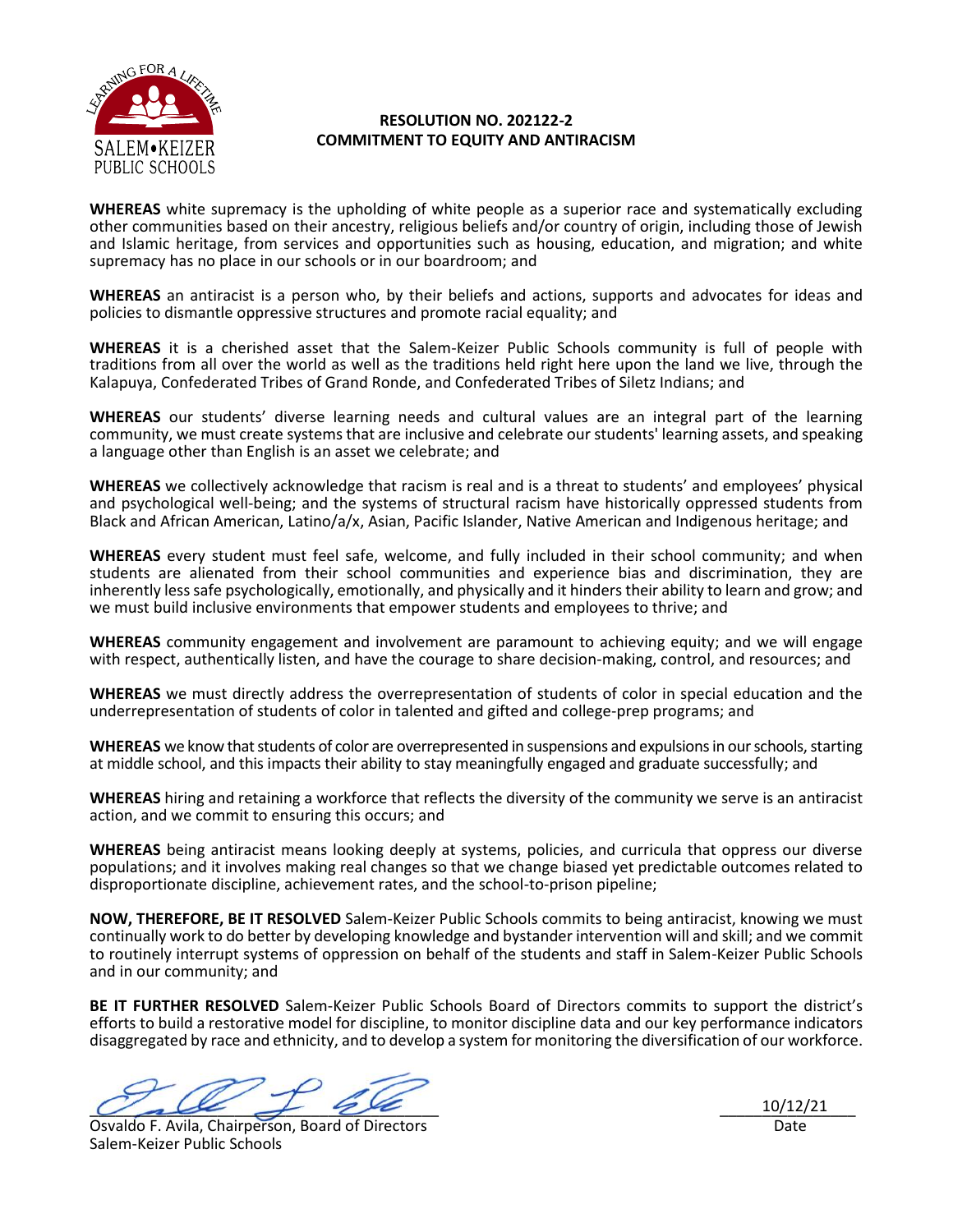

## **RESOLUTION NO. 202122-2 KO|TTO|PAR N|AN KO|M%M%AN EM%M%AN N|AN AOLEP IM% JAB KONANAIK JABD | EWO|T ARMEJ**

**AINWOT KE** white supremacy ak mantin kobbaworwor an ripalle, ej tomak eo bwe ripalle ro remouj rej armej ro remmanlok im kajoorlok im rej utiej jen aolep im ekomman bwe en kajejtokjen armej in lal ko jet ekkar nan kadkad ko aer, tōmak ko aer im/ak lal ko rej itok jān i, āinwōt ro rej itok jān bwij eo an ri-Jew ro im ri-Islam ro, im bobrae er jan menin jipan ko im pellok ko woj kain ne an jikin jokwe, jelalokjen, im aer maron delon tok aelon in jan lal ko ilikin, im bwe ejjelok jikin mantin kobbaworwor an ripalle ilo jikuul kein ad ak ilo board eo ad; im

**AINWOT KE** juon armej eo ej antiracist ak jab kōnanaik armej in lal ko jet, kōn tōmak ko aer ak jerbal ko aer, armej in ej jipan im jojomar kon lomnak ko im kakien ko nan jolok jekjek ko rej kokkure armej im jutak kon racial equality ak en jokkin wōt juon an emman nan aolep armej; im

**AINWOT KE** ej juon men eo elap mōnōnō kake bwe jukjukinpād eo an Jikuul ko an Kien ilo Salem-Keizer ej obrak kōn armej ro me rej itok kōn manit ko kajjojo jān pelaakin lal in im manit ko kajjojo jān aelōñ in jej jokwe ie, itok jān kumi ko na etaer Kalapuya, Confederated Tribes of Grand Ronde, im Confederated Tribes of Siletz Indians; im

**AINWOT KE** aikuj ko rekkatrere im manit ko raorok an rijikuul ro nejid rej mottan ko raorok ilo waween an jukjukinpād in ekkatak, im jej aikuj in ejaake system ko ak wāween jerbal ko me rej kobaik aolep im rej mōnōnō kake kapeel ko an rijikuul ro ilo aer jikuul, im jelā konono bar juon kajin eoktak jan kajin Inlij ej bar juon kapeel eo jej mōnōnō kake; im

**AINWOT KE** jej jimor kamool bwe racism ak kōnanaik armej in lal ko jet ej bōk jikin im ej juon menin kokkure ājmour in ānbwin im koļmānļo kjen ko an rijikuul ro im rijerbal ro; im system ko ak wāween jerbal ko rej jutak kake racism ak kōnanaik armej in lal ko jet ekwe jān jemaan in an keene rijikuul ro rej jān bwij in Rikkilmeej im RiAburka RiAmedka, Ri-Latino/a/x, RiAsia, RiAelond ko ilo Pacific, Lukkuun RiAmedka im ro rej Indigenous; im%

**AINWOT KE** aolep rijikuul rej aikuj enjake aer pad ilo kojparok, ruwainene, im lukkuun koba lok ilo aolepen jukjukinpād eo an jikuul ko aer; im elaññe jej karuwamāejete rijikuul ro rej jān jukjukinpād ko an jikuul ko aer im rej enjake an wor kalijoklok im emman wot nan jet, innam ediklok waween kojparok eo ilo er ilo kolmanlokjen ko aer, eñjake ko aer, im ilo ānbwinnier im enaaj kokkure maroñ eo aer ñan jikuul im eddōklok; im bwe jej aikuj in ejaake jikin ko rej karuwainene aolep im renaaj kokajoorlok rijikuul ro im rijerbal ro nan aer wonmaanlok; im

**AINWOT KE** elukkuun aorōk bwe ilo an jukjukinpād eo bōk konaan im jipan jemaron kōmman bwe en wor equity; im jenaaj bōk konaad ilo ad jelā kautiej, lukkuun ronjake, im beran nan bōk konaad ilo kōmman kālet, tōl, im kõjerbal menin jipan ko; im

**AINWOT KE** jej aikuj in kajju jerbale wāween eo me elap jān jonan ad kwalok kōn rijikuul ro eoktak kilier ilo aer pād ilo special education im wāween eo me elukkuun dik ad kwalok kon rijikuul ro eoktak kilier ilo aer pād ilo būrookraam ko an ro ewor aer talen im kapeel ko (talented and gifted) im kot popopo nan college; im

 $\overline{\bf A}$ **INWOT KE** jejelā bwe rijikuul ro eoktak kilier elap jān jonan ad kwalok kake er ilo aer jejpāān (suspensions) im baer (expulsions) ilo jikuul ko ad, jino ilo middle school, im men in ekokkure maron eo aer nan pad wot im jikuul im wōnmaanlok im kadiwōjlok kōn tōprak ko; im

**AINWOT KE** ilo ad ebbot im dapij wot rijerbal ro ewor ippaer kadkad lal ko jet ilowaan jukjukinpad in jej jerbal nan e ej melele in bwe ej kwalok ad antiracist, im jej kottopar bwe waween in en bok jikin; im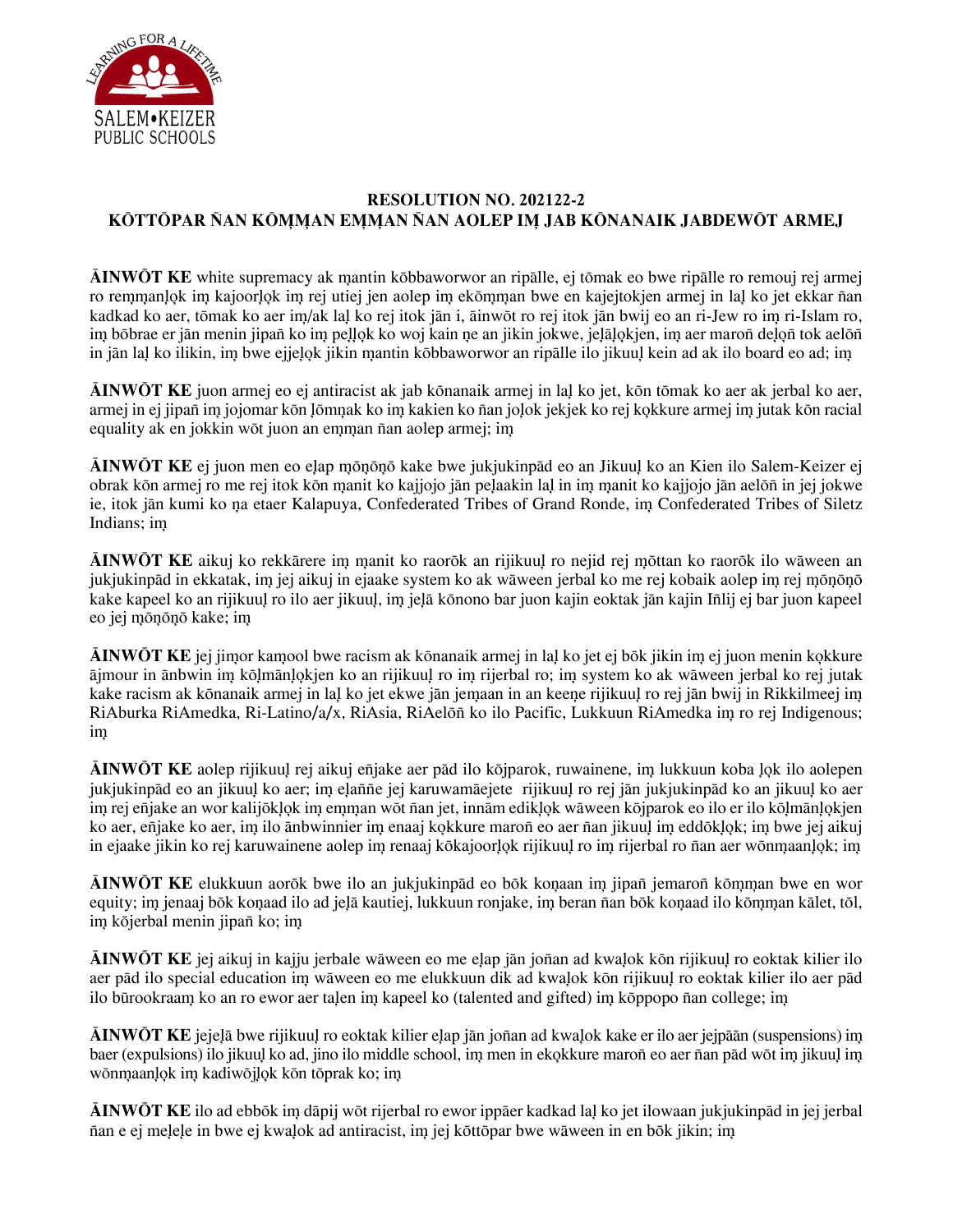

**AINWOT KE** ilo ad antiracist ej melele in bwe jej lukkuun lale tumwilal in wāween jerbal ko, kakien ko, im katak ko me rej jumae armej rein ad im rej jān laļ ko kajjojo; im men in ej kōmman bwe jen kōmman mool in oktak ko bwe jen jāniji jem lok ko rekalijoklo k me jemaron antooni im rej mottan lok likjab ko rellap ilo wāween kauwe (discipline), jonan toprak ko, im waween eo me rijikuul rej kajju jan jikuul nan kalbuuj;

**KIIŌ, KŌN MEN IN, EN ALIKKAR IM UWAAK** bwe Jikuul ko an Kien ilo Salem-Keizer ej kōttōpar nan an pād wōt āinwōt juon antiracist, ilo ad jeļā bwe jej aikuj wōnmaanlok wōt im jerbal im kōmanmanlok ilo ad ejaak jelāļokjen im wāween an armej ro rej pād epaak nāan komman kajjim we ilo peran im kapeel; im jej kottopar nan ad aolep iien kokkure wāween jerbal ko rekalijōklok ilo etan rijikuul ro im rijerbal ro ilo Jikuul ko an Kien ilo Salem-Keizer im ilo jukjukinpād in ad; im

**EN ALIKKAR IM UWAAK LOK WOT** bwe Board of Director ro an Jikuul ko an Kien ilo Salem-Keizer ej kōttōpar n̄an an jipan jerbal ko an district n̄an kalōk juon jekjek in jerbal eo emman n̄an jerbal in kauwe, im n̄an etali bōnbōn ko an jerbal in kauwe im wāween etale eo eaorōk nan lale wōnmaanlok ko emōj kōjenoloki ekkar nan armej in ia (race) im kurup in armej ta (ethnicity), im nan ejaake juon waween jerbal eo nan etali jonan armej in lal ko kajjojo ilo rijerbal ro ad.

 $\vee$  all  $\neq$  22

Osvaldo F. Avila, Chairperson, Board of Directors Salem-Keizer Public Schools

\_\_\_\_\_\_\_\_\_\_\_\_\_\_\_\_ 10-12-21

Rainin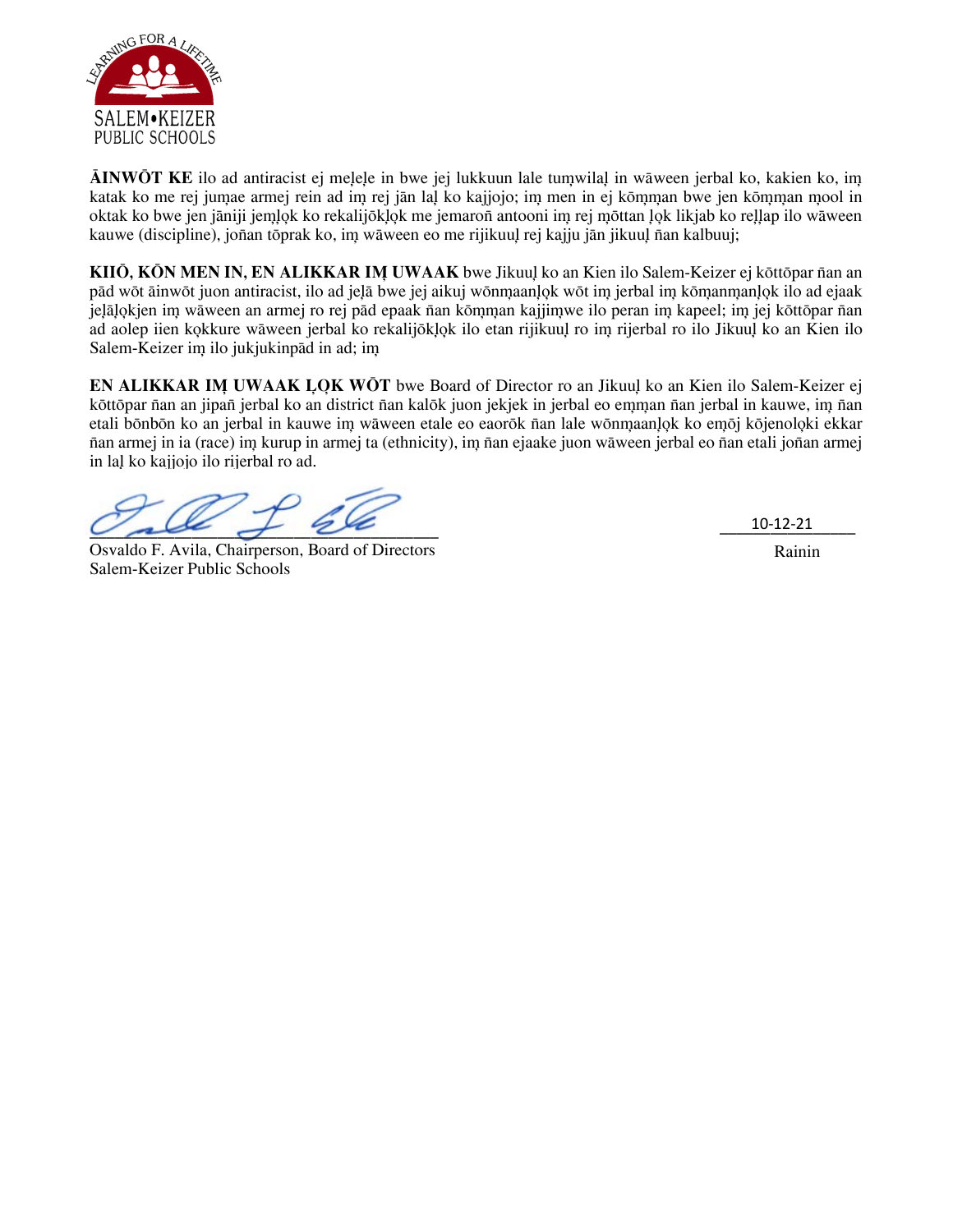

## РЕЗОЛЮЦИЯ № 202122-2 ПРИВЕРЖЕННОСТЬ ПРИНЦИПАМ СПРАВЕДЛИВОСТИ И АНТИРАСИЗМА

ПОСКОЛЬКУ белое превосходство - это провозглашение белых людей высшей расой и систематическое отстранение других сообществ на основании их происхождения, религиозных убеждений и/или страны, откуда они родом, включая лиц еврейского и исламского происхождения, от услуг и возможностей, таких как жилье, образование и миграция; и белому превосходству нет места в наших школах или в зале заседаний; и

ПОСКОЛЬКУ антирасист - это человек, который своими убеждениями и действиями поддерживает и отстаивает идеи и политику по уничтожению структур притеснения и продвижению расового равенства; и

ПОСКОЛЬКУ ценным достоянием является то, что в сообществе Сейлем-Кайзерских государственных школ полно людей с традициями со всего мира, а также с традициями, поддерживаемыми прямо здесь, на земле, где мы живем, индейцами калапуйя (Kalapuya), конфедеративными племенами Гранд Ронд (Confederated Tribes of Grand Ronde) и конфедеративными племенами Силец (Confederated Tribes of Siletz); и

ПОСКОЛЬКУ разнообразные образовательные потребности и культурные ценности наших учащихся являются неотъемлемой частью учебного сообщества, мы обязаны создавать системы, которые являются всеохватывающими, и восхвалять учебные ресурсы наших учащихся, и говорить на языке, отличном от английского, является достоянием, которое мы празднуем; и

ПОСКОЛЬКУ мы сообща признаем, что расизм реально существует и угрожает физическому и психологическому благополучию учащихся и сотрудников; и системы структурного расизма исторически притесняли учащихся чернокожего и афроамериканского, латиноамериканского, азиатского, тихоокеанского, индейского и аборигенного происхождения; и

ПОСКОЛЬКУ каждый учащийся должен чувствовать себя в безопасности, чувствовать, что ему рады, и чувствовать себя полностью включенным в школьное сообщество; и когда учащиеся изолированы от своих школьных сообществ и испытывают предвзятое отношение к себе и дискриминацию, они по сути находятся в меньшей безопасности психологически, эмоционально и физически, и это препятствует их способности учиться и расти; и мы должны создавать всеохватывающую среду, которая позволяет учащимся и сотрудникам процветать; и

ПОСКОЛЬКУ вовлечение и участие общественности имеют первостепенное значение для достижения справедливости; и мы будем взаимодействовать с уважением, истинно слушать и иметь смелость делить принятие решений, контроль и ресурсы; и

ПОСКОЛЬКУ мы должны напрямую говорить о чрезмерно высокой доле наших цветных учащихся в программе специального образования и о крайне низкой доле цветных учащихся в программе для талантливых и одаренных и в программе подготовки к колледжу; и

ПОСКОЛЬКУ мы знаем, что цветные учащиеся составляют чрезмерно высокую долю учащихся, отстраненных от занятий и исключенных из школы, начиная с промежуточной школы, и это влияет на их способность к осмысленному участию и успешному окончанию школы; и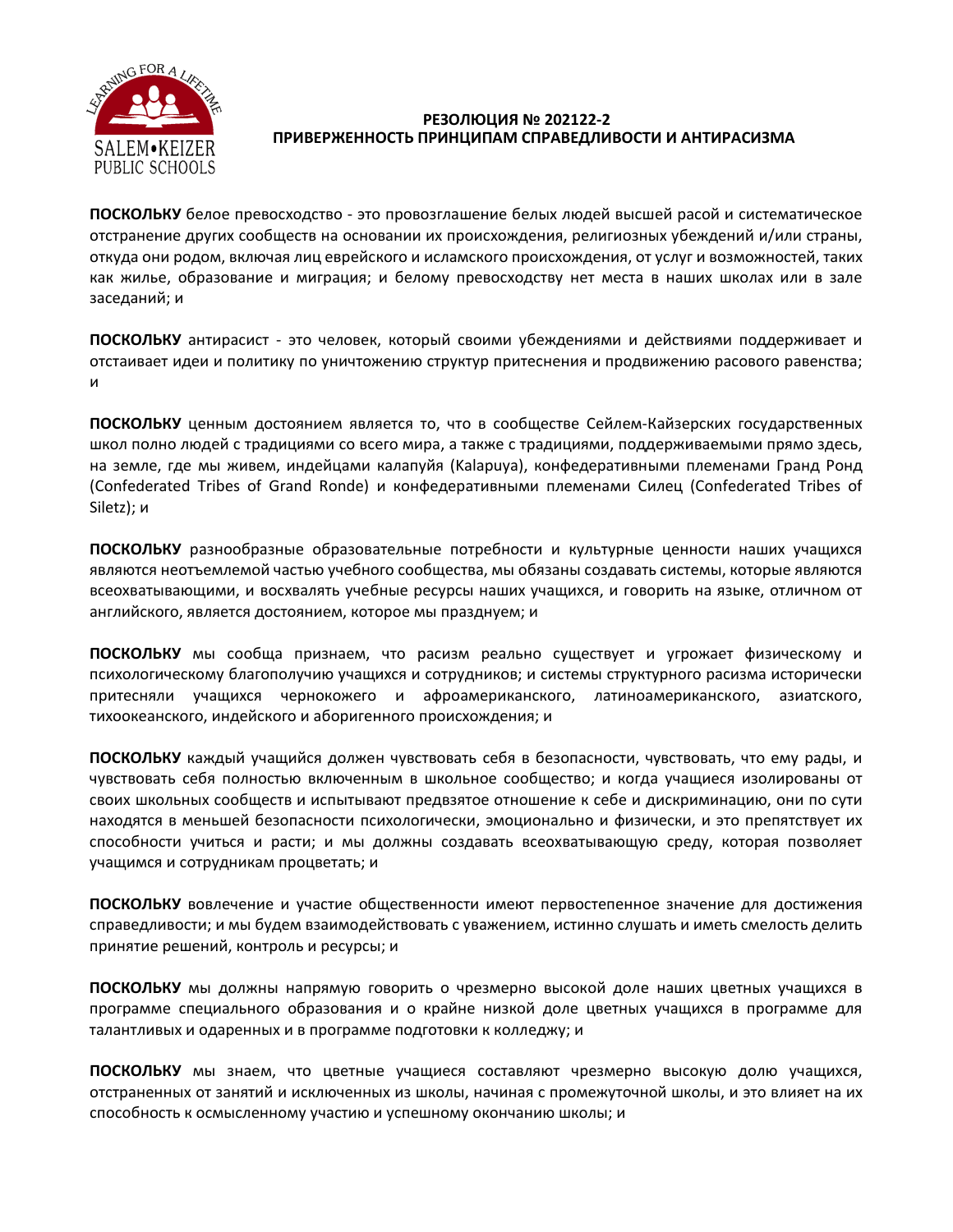

ПОСКОЛЬКУ найм и удержание трудовых ресурсов, которые отражают разнообразие сообщества, которому мы служим, является антирасистским действием, и мы обязуемся обеспечить это; и

ПОСКОЛЬКУ быть антирасистом означает глубокий взгляд на системы, политики и учебные программы, которые притесняют наши разнообразные группы населения; и это влечет за собой внесение реальных изменений, с тем чтобы мы изменили предвзятые, но предсказуемые результаты, связанные с диспропорциональным применением дисциплинарного воздействия, показателями успеваемости и конвейером от школы к тюрьме;

ИСХОДЯ ИЗ ВЫШЕИЗЛОЖЕННОГО ПОСТАНОВИЛИ, что Сейлем-Кайзерские государственные школы обязуются быть антирасистскими, зная, что мы должны постоянно работать, чтобы добиться большего успеха посредством развития знаний, а также желания и навыка вмешательства случайного свидетеля; и мы обязуемся регулярно прерывать системы притеснения от имени учащихся и сотрудников Сейлем-Кайзерских государственных школ и нашего сообщества; и

ТАКЖЕ ПОСТАНОВИЛИ, что Совет директоров Сейлем-Кайзерских государственных школ обязуется поддерживать усилия школьного округа по созданию восстановительной модели для дисциплинарного воздействия, следить за данными по дисциплинарным взысканиям и нашими ключевыми показателями результативности с разбивкой по расе и этнической принадлежности и разработать систему мониторинга разнообразия наших трудовых ресурсов.

Osvaldo F. Avila, председатель, Совет директоров Сейлем-Кайзерские государственные школы

10-12-21 Дата